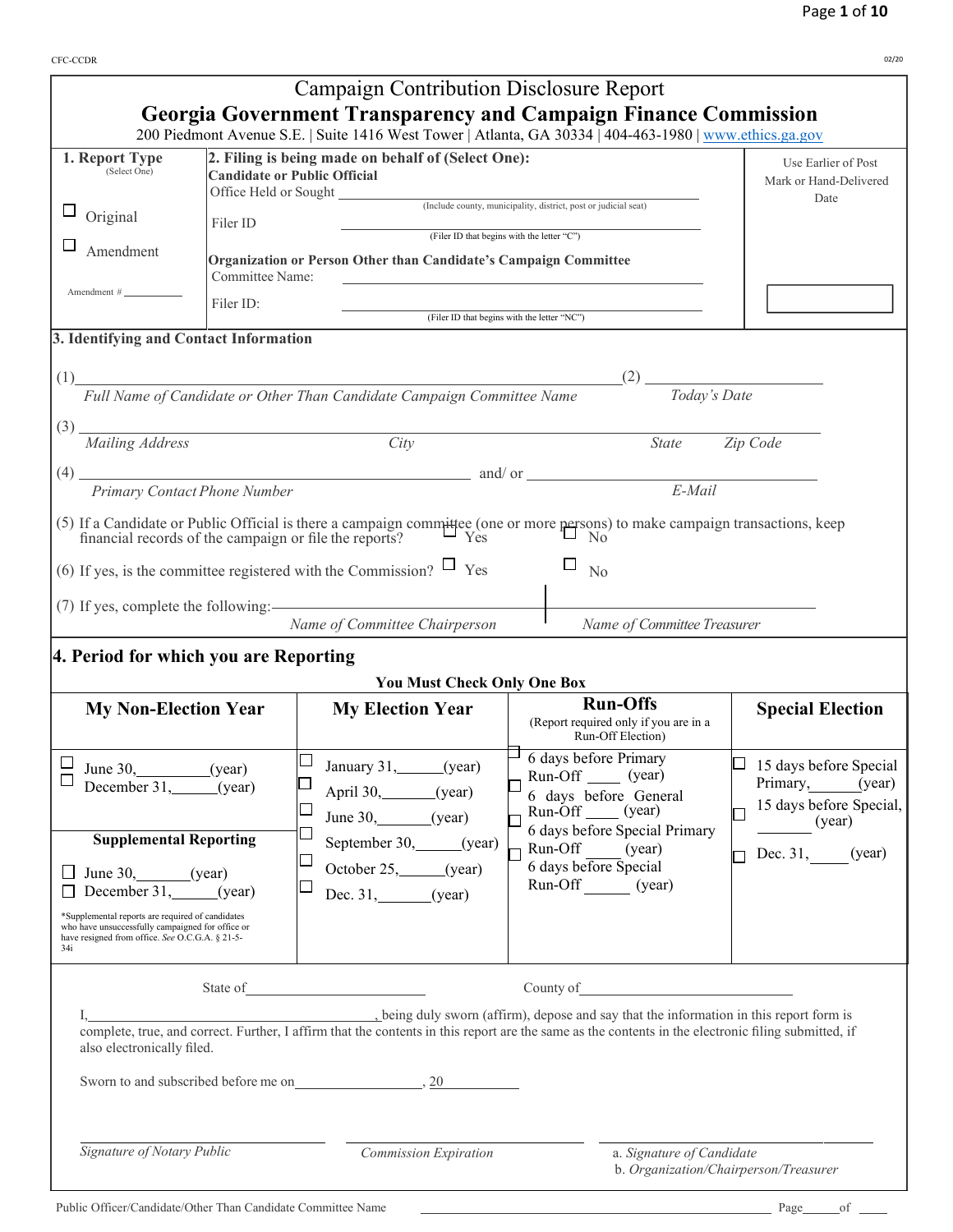## Page **2** of **10**

|                | <b>State of Georgia</b>                                                                                                                                                                                                                                                                                                                                                                                                                       |                                   |                    |
|----------------|-----------------------------------------------------------------------------------------------------------------------------------------------------------------------------------------------------------------------------------------------------------------------------------------------------------------------------------------------------------------------------------------------------------------------------------------------|-----------------------------------|--------------------|
|                | <b>Campaign Contribution Disclosure Report</b>                                                                                                                                                                                                                                                                                                                                                                                                |                                   |                    |
|                | <b>Summary Report</b>                                                                                                                                                                                                                                                                                                                                                                                                                         |                                   |                    |
|                | <b>CONTRIBUTIONS RECEIVED</b>                                                                                                                                                                                                                                                                                                                                                                                                                 |                                   |                    |
|                | I have no contributions to report.<br>I have the following contributions, including Common Source, to report:                                                                                                                                                                                                                                                                                                                                 | In-Kind<br><b>Estimated Value</b> | <b>Cash Amount</b> |
| 2              | A. If this is the first time to file a disclosure report for the current office sought,<br>ENTER 0 in both columns (one time only); or<br>B. If this is the first report of this Election Cycle*, ENTER 0 in the in-kind<br>column and list any net balance on hand brought forward from the previous<br>election cycle in the cash amount column (Line 15 of previous report, or total<br>funds left over at year end of previous cycle); or |                                   |                    |
|                | C. If this filing is the second or subsequent filing of this Election Cycle, list totals<br>from Line 6 of previous report in both the in-kind and cash amount columns.                                                                                                                                                                                                                                                                       |                                   |                    |
| 3              | Total amount of all itemized contributions received in this reporting period which<br>is listed on the "Itemized Contributions" page.                                                                                                                                                                                                                                                                                                         |                                   |                    |
| 3a             | All loans received this reporting period.                                                                                                                                                                                                                                                                                                                                                                                                     |                                   |                    |
| 3 <sub>b</sub> | Interest earned on campaign account this reporting period.                                                                                                                                                                                                                                                                                                                                                                                    |                                   |                    |
| 3c             | Total amount of investments sold this reporting period.                                                                                                                                                                                                                                                                                                                                                                                       |                                   |                    |
| 3d             | Total amount of cash dividends and interest paid out this reporting period.                                                                                                                                                                                                                                                                                                                                                                   |                                   |                    |
| $\overline{4}$ | Total amount of all separate contributions of \$100 or less received in this<br>reporting period and not listed on the "Itemized Contributions" page.<br>"Common Source" contributions must be aggregated on the "Itemized<br>Contributions" page.                                                                                                                                                                                            |                                   |                    |
| 5              | Total contributions reported this period.<br>$(Line 3 + 3a + 3b + 3c + 3d + 4)$                                                                                                                                                                                                                                                                                                                                                               |                                   |                    |
| 6              | Total contributions to date. Total to be carried forward to next report of this<br>election cycle*.<br>$(Line 2 + 5)$                                                                                                                                                                                                                                                                                                                         |                                   |                    |
|                | <b>EXPENDITURES MADE</b>                                                                                                                                                                                                                                                                                                                                                                                                                      |                                   |                    |
| 7              | I have no expenditures to report.<br>I have the following expenditures to report:                                                                                                                                                                                                                                                                                                                                                             |                                   |                    |
| 8              | Total expenditures made and reported prior to this reporting period. If this is the<br>A. First report of this Election Cycle*, ENTER 0.<br>B. Second or subsequent filing ENTER Line 12 of previous report.                                                                                                                                                                                                                                  |                                   |                    |
| 9              | Total amount of all itemized expenditures made in this reporting period which are<br>listed on the "Itemized Expenditures" page.                                                                                                                                                                                                                                                                                                              |                                   |                    |
| 10             | Total amount of all separate expenditures of \$100.00 or less that were made<br>in this reporting period and not listed on the "Itemized Expenditures" page                                                                                                                                                                                                                                                                                   |                                   |                    |
| 11             | Total expenditures reported this period.<br>(Line $9 + 10$ )                                                                                                                                                                                                                                                                                                                                                                                  |                                   |                    |
| 12             | Total expenditures to date. Total to be carried forward to next report of this<br>election cycle*.<br>(Line $8 + 11$ )                                                                                                                                                                                                                                                                                                                        |                                   |                    |
|                | <b>INVESTMENTS</b>                                                                                                                                                                                                                                                                                                                                                                                                                            |                                   |                    |
| 13             | Total value of investments held at the beginning of this reporting period.                                                                                                                                                                                                                                                                                                                                                                    |                                   |                    |
| 14             | Total value of investments held at the end of this reporting period.                                                                                                                                                                                                                                                                                                                                                                          |                                   |                    |
|                | TOTAL NET BALANCE ON HAND                                                                                                                                                                                                                                                                                                                                                                                                                     |                                   |                    |
| 15             | Net balance on hand.<br>(Line $6 - 12 + 14$ )                                                                                                                                                                                                                                                                                                                                                                                                 |                                   |                    |

\* O.C.G.A. 21-5-3(10) : Election cycle means the period from the day following the date of an election or appointment of a person to elective public office through and of the next such election of a person to the same public office and shall be construed and applied separately for each elective office including the date.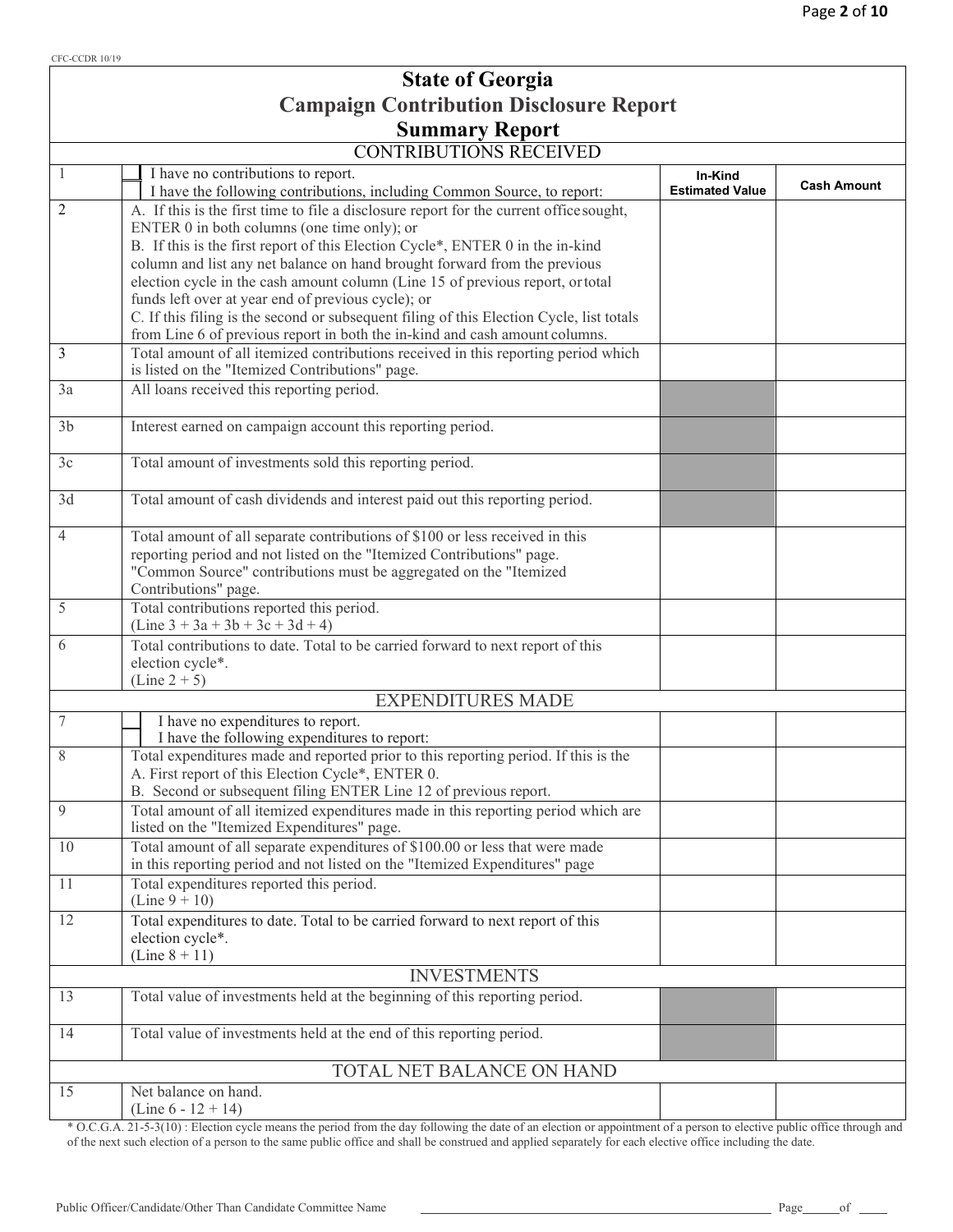| Page 3 of 10 |  |  |  |
|--------------|--|--|--|
|--------------|--|--|--|

|                | <b>State of Georgia</b>                                                                   |        |
|----------------|-------------------------------------------------------------------------------------------|--------|
|                | <b>Campaign Contribution Disclosure Report</b>                                            |        |
|                | <b>Outstanding Indebtness</b>                                                             |        |
|                |                                                                                           | Amount |
| $\mathbf{1}$   | Outstanding indebtedness at the beginning of this reporting period.                       |        |
| $\overline{2}$ | Loans received this reporting period.                                                     |        |
| $\overline{3}$ | Deferred payment of expenses this reporting period                                        |        |
| $\overline{4}$ | Payments made on loans this reporting period.                                             |        |
| 5              | Credits received on loans this reporting period                                           |        |
| 6              | Payments this reporting period on previously deferred expenses.                           |        |
| $\overline{7}$ | Total indebtedness at the close of this reporting period. (Line $1 + 2 + 3 - 4 - 5 - 6$ ) |        |
|                |                                                                                           | Amount |
| $\mathbf{1}$   | Outstanding indebtedness at the beginning of this reporting period.                       |        |
| $\overline{2}$ | Loans received this reporting period.                                                     |        |
| $\overline{3}$ | Deferred payment of expenses this reporting period                                        |        |
| $\overline{4}$ | Payments made on loans this reporting period.                                             |        |
| 5              | Credits received on loans this reporting period                                           |        |
| 6              | Payments this reporting period on previously deferred expenses.                           |        |
| 7              | Total indebtedness at the close of this reporting period. (Line $1 + 2 + 3 - 4 - 5 - 6$ ) |        |
|                | Election Cycle <sup>*</sup> :<br>Election Year:                                           | Amount |
| $\mathbf{1}$   | Outstanding indebtedness at the beginning of this reporting period.                       |        |
| $\overline{2}$ | Loans received this reporting period.                                                     |        |
| $\overline{3}$ | Deferred payment of expenses this reporting period                                        |        |
| $\overline{4}$ | Payments made on loans this reporting period.                                             |        |
| 5              | Credits received on loans this reporting period                                           |        |
| 6              | Payments this reporting period on previously deferred expenses.                           |        |
| 7              | Total indebtedness at the close of this reporting period. (Line $1 + 2 + 3 - 4 - 5 - 6$ ) |        |

\* Election Cycle (Primary, General, Special, Special Primary, Run-Off Primary, Run-Off General, Run-Off Special, Run-Off Special Primary) Public Officer/Candidate/Other Than Candidate Committee Name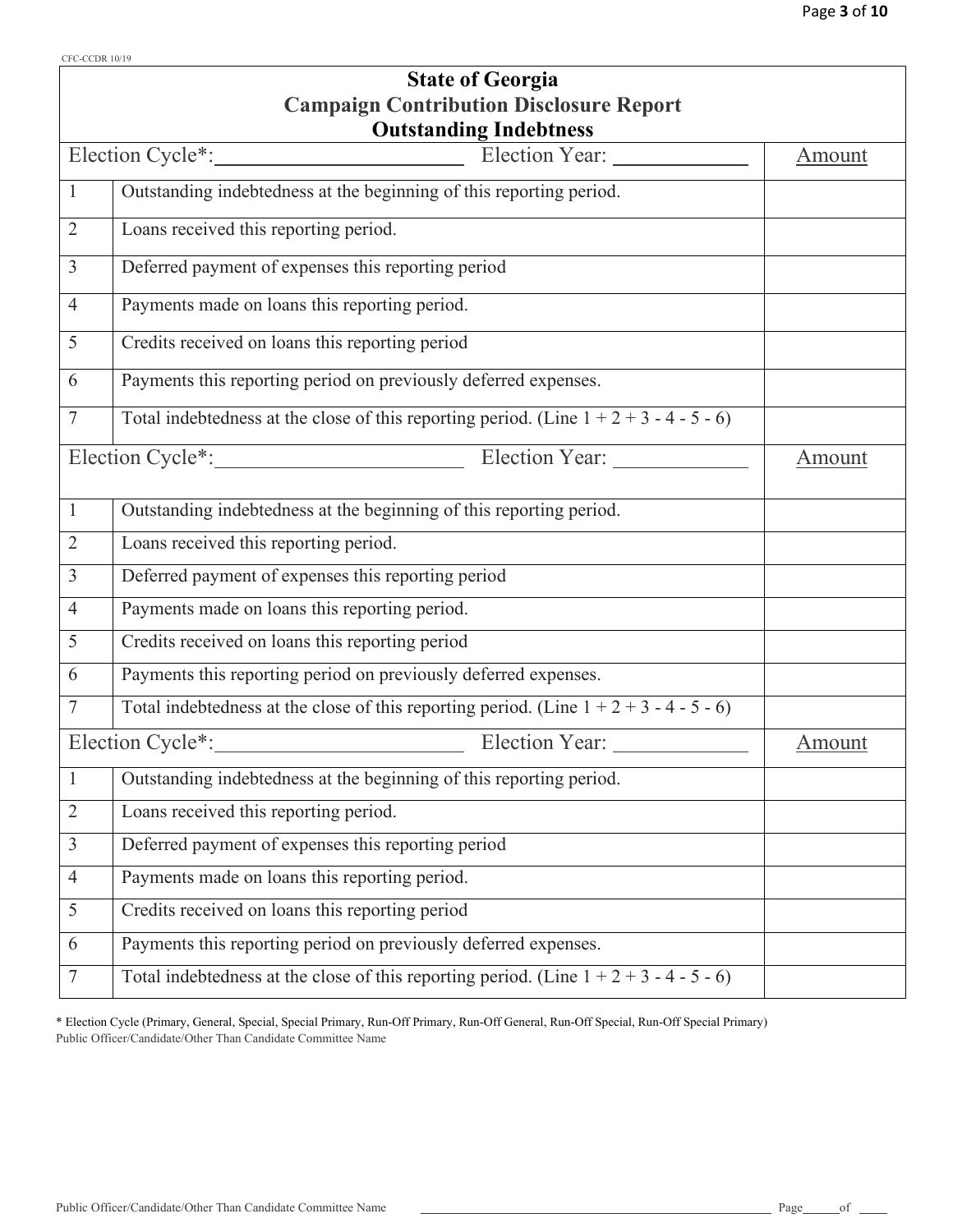## **State of Georgia Campaign Contribution Disclosure Report Itemized Contributions**

Must list contributions received by a single contributor for which the aggregate total more than \$100.00.

Note: Loans are no longer reported in "Itemized Contributions" section. See Loan Reporting section below.

|                         |                                                                                                                                                         | Cycle**                                                      |                                                                                                                                                                            |                        |
|-------------------------|---------------------------------------------------------------------------------------------------------------------------------------------------------|--------------------------------------------------------------|----------------------------------------------------------------------------------------------------------------------------------------------------------------------------|------------------------|
|                         |                                                                                                                                                         |                                                              | Amount                                                                                                                                                                     | Contributions          |
| Received Date           | Occupation $&$                                                                                                                                          |                                                              |                                                                                                                                                                            | <b>Estimated Value</b> |
| Contribution Type*      | Employer                                                                                                                                                |                                                              |                                                                                                                                                                            | Description            |
| Date                    |                                                                                                                                                         |                                                              | Cash Amt.                                                                                                                                                                  | Est. Value             |
|                         |                                                                                                                                                         | $\Box$ General<br>$\exists$ Special                          |                                                                                                                                                                            |                        |
|                         |                                                                                                                                                         | $\Box$ Run-Off Primary<br>Run-Off General<br>Kun-Off Special |                                                                                                                                                                            |                        |
|                         |                                                                                                                                                         | $\Box$ Run-Off Special                                       |                                                                                                                                                                            | Description            |
|                         |                                                                                                                                                         |                                                              |                                                                                                                                                                            |                        |
|                         |                                                                                                                                                         |                                                              |                                                                                                                                                                            |                        |
|                         |                                                                                                                                                         |                                                              |                                                                                                                                                                            |                        |
| Date                    | Occupation                                                                                                                                              |                                                              | Cash Amt.                                                                                                                                                                  | Est. Value             |
|                         |                                                                                                                                                         | Primary<br>$\Box$ General<br>$\Box$ Special                  |                                                                                                                                                                            |                        |
|                         |                                                                                                                                                         | Run-Off Primary<br>Run-Off General<br>Kun-UII Special        |                                                                                                                                                                            |                        |
|                         |                                                                                                                                                         | Run-Off Special                                              |                                                                                                                                                                            | Description            |
| $\Box$ Common Source    |                                                                                                                                                         |                                                              |                                                                                                                                                                            |                        |
| Credit Received on Loan |                                                                                                                                                         |                                                              |                                                                                                                                                                            |                        |
|                         |                                                                                                                                                         |                                                              |                                                                                                                                                                            |                        |
| Date                    | Occupation                                                                                                                                              |                                                              | Cash Amt.                                                                                                                                                                  | Est. Value             |
|                         |                                                                                                                                                         | Primary<br>$\Box$ General                                    |                                                                                                                                                                            |                        |
|                         |                                                                                                                                                         | Special Primary                                              |                                                                                                                                                                            |                        |
|                         |                                                                                                                                                         | Run-Off General<br>Run-Off Special                           |                                                                                                                                                                            |                        |
| Monetary                | Employer                                                                                                                                                | Primary                                                      |                                                                                                                                                                            | Description            |
| $\Box$ In-Kind          |                                                                                                                                                         |                                                              |                                                                                                                                                                            |                        |
|                         |                                                                                                                                                         |                                                              |                                                                                                                                                                            |                        |
|                         |                                                                                                                                                         |                                                              |                                                                                                                                                                            |                        |
|                         |                                                                                                                                                         |                                                              |                                                                                                                                                                            | \$                     |
|                         | Monetary<br>$\Box$ In-Kind<br>Common Source<br>- 1<br>Credit Received on Loan<br>Monetary<br>$\Box$ In-Kind<br>Common Source<br>Credit Received on Loan | Occupation<br>Employer<br>Employer                           | Primary<br>$\Box$ Special Primary<br>Primary<br>Special Primary<br>Primary<br>$\Box$ Special<br>Run-Off Primary<br>Run-Off Special<br>Itemized Contributions Page Total \$ |                        |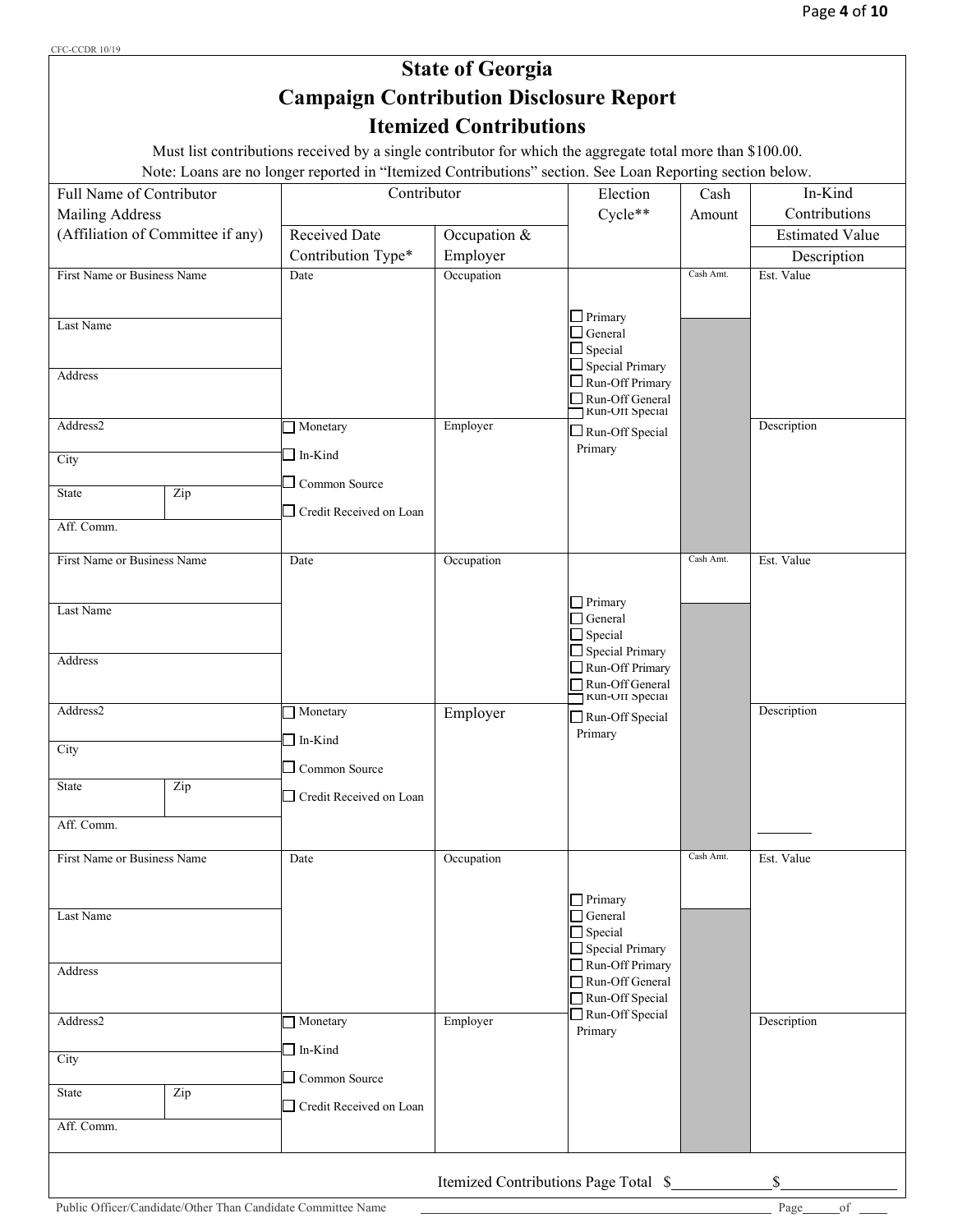$C$ <sup>C</sup>

| CFC-CCDR 10/19              |     |                         |            |                                                  |           |             |
|-----------------------------|-----|-------------------------|------------|--------------------------------------------------|-----------|-------------|
| First Name or Business Name |     | Date                    | Occupation |                                                  | Cash Amt. | Est. Value  |
| Last Name                   |     |                         |            | $\Box$ Primary<br>$\Box$ General                 |           |             |
|                             |     |                         |            | $\Box$ Special                                   |           |             |
|                             |     |                         |            | $\Box$ Special Primary                           |           |             |
| Address                     |     |                         |            | Run-Off Primary                                  |           |             |
|                             |     |                         |            | Run-Off General                                  |           |             |
| Address2                    |     | Monetary                | Employer   | Run-Off Special<br>Run-Off Special               |           | Description |
| City                        |     | In-Kind                 |            | Primary                                          |           |             |
| State                       | Zip | Common Source           |            |                                                  |           |             |
| Aff. Comm.                  |     | Credit Received on Loan |            |                                                  |           |             |
| First Name or Business Name |     | Date                    | Occupation |                                                  | Cash Amt. | Est. Value  |
|                             |     |                         |            | $\Box$ Primary                                   |           |             |
| Last Name                   |     |                         |            | $\Box$ General                                   |           |             |
|                             |     |                         |            | $\Box$ Special                                   |           |             |
| Address                     |     |                         |            | $\Box$ Special Primary                           |           |             |
|                             |     |                         |            | $\Box$ Run-Off Primary                           |           |             |
|                             |     |                         |            | $\square$ Run-Off General                        |           |             |
| Address2                    |     | Monetary                | Employer   | $\Box$ Run-Off Special<br>$\Box$ Run-Off Special |           | Description |
| City                        |     | $\Box$ In-Kind          |            | Primary                                          |           |             |
| <b>State</b>                | Zip | Common Source           |            |                                                  |           |             |
| Aff. Comm.                  |     | Credit Received on Loan |            |                                                  |           |             |
| First Name or Business Name |     | Date                    | Occupation |                                                  | Cash Amt. | Est. Value  |
|                             |     |                         |            | $\Box$ Primary                                   |           |             |
| Last Name                   |     |                         |            | $\Box$ General                                   |           |             |
|                             |     |                         |            | $\Box$ Special                                   |           |             |
| Address                     |     |                         |            | $\Box$ Special Primary                           |           |             |
|                             |     |                         |            | $\Box$ Run-Off Primary<br>$\Box$ Run-Off General |           |             |
| Address2                    |     | Monetary                | Employer   | Run-Off Special                                  |           | Description |
| City                        |     | $\ln$ -Kind             |            | $\square$ Run-Off Special<br>Primary             |           |             |
| State                       | Zip | Common Source           |            |                                                  |           |             |
|                             |     | Credit Received on Loan |            |                                                  |           |             |
| Aff. Comm.                  |     |                         |            |                                                  |           |             |
| First Name or Business Name |     | Date                    | Occupation |                                                  | Cash Amt. | Est. Value  |
| Last Name                   |     |                         |            | $\Box$ Primary<br>$\Box$ General                 |           |             |
|                             |     |                         |            | $\Box$ Special                                   |           |             |
|                             |     |                         |            | $\Box$ Special Primary                           |           |             |
| Address                     |     |                         |            | $\Box$ Run-Off Primary<br>$\Box$ Run-Off General |           |             |
| Address2                    |     | Monetary                | Employer   | $\square$ Run-Off Special                        |           | Description |
| City                        |     | $\Box$ In-Kind          |            | $\Box$ Run-Off Special<br>Primary                |           |             |
| State                       | Zip | Common Source           |            |                                                  |           |             |
| Aff. Comm.                  |     | Credit Received on Loan |            |                                                  |           |             |
|                             |     |                         |            |                                                  |           |             |
|                             |     |                         |            | Itemized Contributions Page Total \$             |           | \$          |
|                             |     |                         |            |                                                  |           |             |

\* Contribution Type (Monetary, In-Kind, Common Source, Credit Received on Loan)

\*\* Election Cycle (Primary, General, Special, Special Primary, Run-Off Primary, Run-Off General, Run-Off Special, Run-Off Special Primary)

\*\*\* If any such person(s) shall have a fiduciary relationship to the lending institution or party making the advance or extension of credit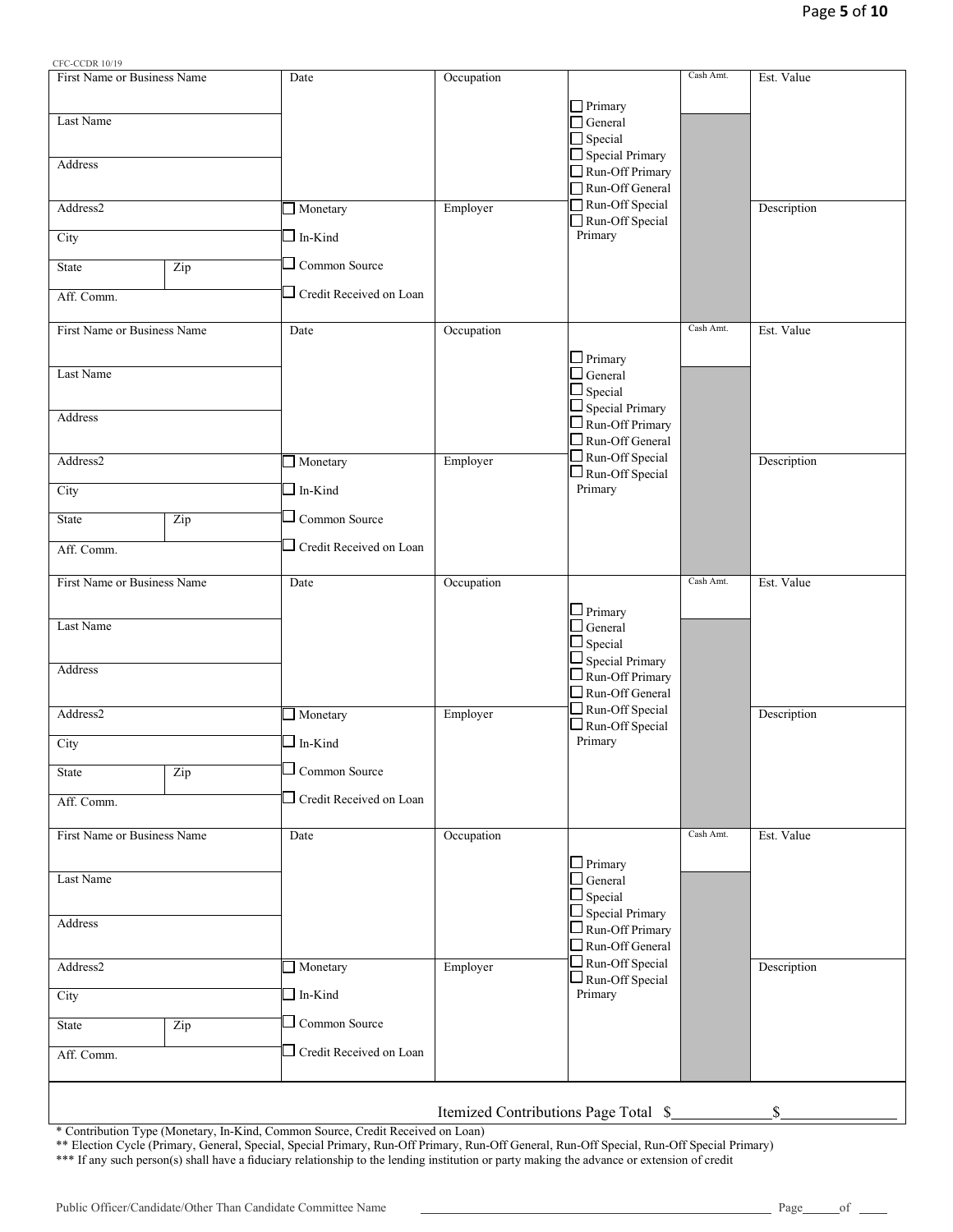| 71 C-CCDIV 10/17                                      |                                           | Loan Reporting            |     |                                               |  |
|-------------------------------------------------------|-------------------------------------------|---------------------------|-----|-----------------------------------------------|--|
| Name of Lender                                        | 1. Date of Loan                           | Person(s) responsible for |     | 1.Occupation &                                |  |
| $\&$                                                  | 2. Amount of Loan                         | repayment of loan &       |     | 2. Place of Employment                        |  |
| <b>Mailing Address</b>                                | 3. Election Cycle**                       | Mailing Address           |     | 3. Fiduciary Relationship***                  |  |
| Lender Name (First Name, Business, Inst.)             | 1.                                        | <b>First Name</b>         |     | 1.                                            |  |
|                                                       |                                           |                           |     |                                               |  |
| Lender Last Name                                      | 2.                                        | Last Name                 | 2.  |                                               |  |
| Address                                               | 3.                                        | Address                   |     | 3.                                            |  |
|                                                       | $\Box$ Primary<br>$\Box$ General          |                           |     | Public Officer                                |  |
| Address2                                              | $\Box$ Special<br>$\Box$ Special Primary  | Address2                  |     | $\Box$ Candidate                              |  |
| City                                                  | $\Box$ Run-Off Primary<br>Run-Off General | City                      |     | Other Than Candidate Committee                |  |
|                                                       | Run-Off Special                           |                           |     | Name                                          |  |
| Zip<br><b>State</b>                                   | Run-Off Special<br>Primary                | <b>State</b>              | Zip |                                               |  |
| Lender Name (First Name, Business, Inst.)             | 1.                                        | First Name                |     | 1.                                            |  |
| Lender Last Name                                      | 2.                                        | Last Name                 |     | 2.                                            |  |
| Address                                               | $\overline{3}$ .                          | Address                   |     | $\overline{3}$ .                              |  |
|                                                       | $\Box$ Primary<br>$\Box$ General          |                           |     | Public Officer                                |  |
| Address2                                              | $\Box$ Special<br>$\Box$ Special Primary  | Address2                  |     | $\Box$ Candidate                              |  |
|                                                       | Run-Off Primary                           |                           |     |                                               |  |
| City                                                  | Run-Off General                           | City                      |     | $\Box$ Other Than Candidate Committee<br>Name |  |
|                                                       | Run-Off Special                           |                           |     |                                               |  |
| Zip<br><b>State</b>                                   | Run-Off Special<br>Primary                | State                     | Zip |                                               |  |
|                                                       |                                           |                           |     |                                               |  |
| Reference: OCGA § 21-5-34(b)(1)<br>Loan Page Total \$ |                                           |                           |     |                                               |  |

\* Contribution Type (Monetary, In-Kind, Common Source, Credit Received on Loan)

\*\* Election Cycle (Primary, General, Special, Special Primary, Run-Off Primary, Run-Off General, Run-Off Special, Run-Off Special Primary)

\*\*\* If any such person(s) shall have a fiduciary relationship to the lending institution or party making the advance or extension of credit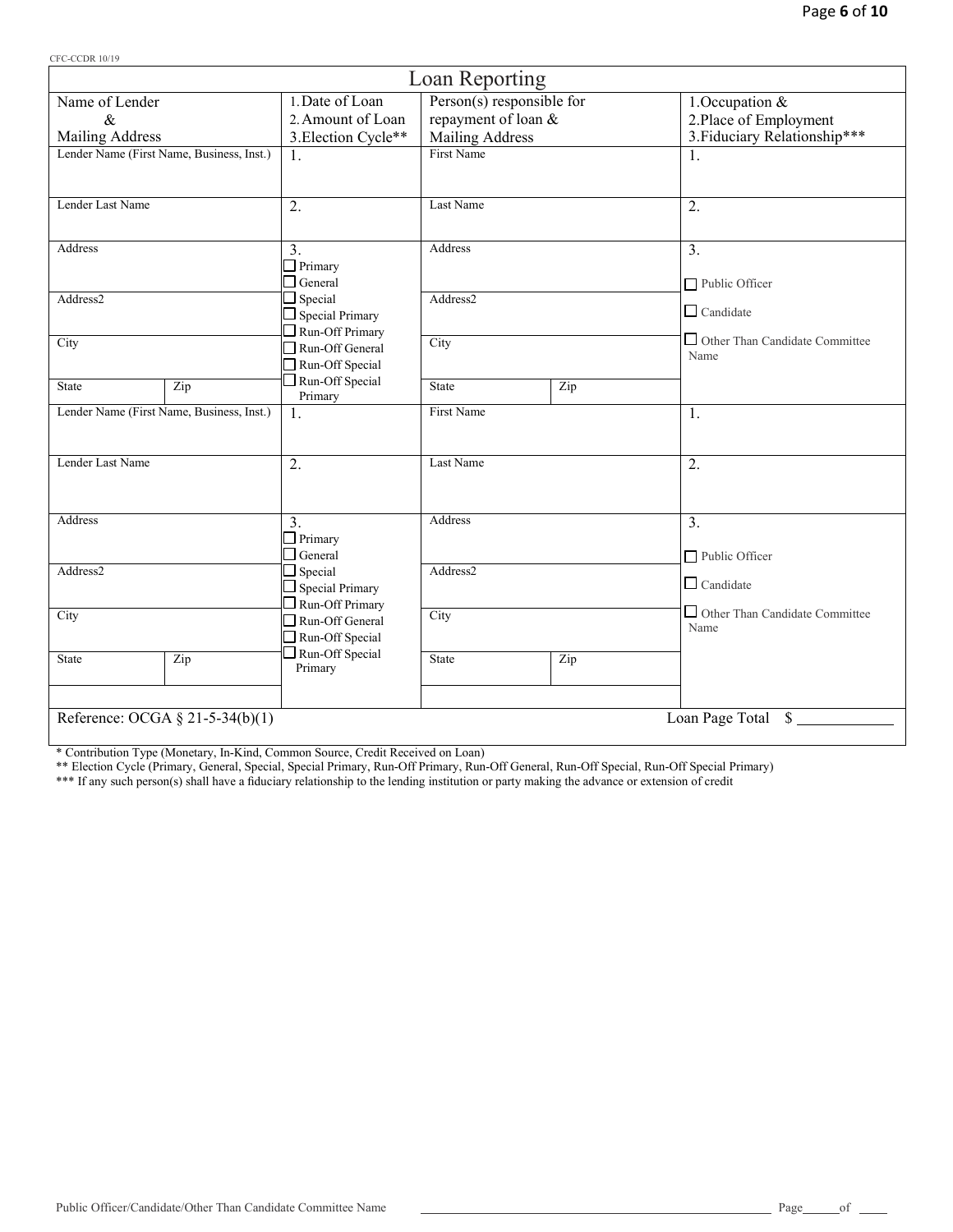| CFC-CCDR 10/19 |                              | <b>State of Georgia</b>                                                                             |              |             |        |
|----------------|------------------------------|-----------------------------------------------------------------------------------------------------|--------------|-------------|--------|
|                |                              | <b>Campaign Contribution Disclosure Report</b>                                                      |              |             |        |
|                |                              | <b>Itemized Expenditures</b>                                                                        |              |             |        |
|                |                              | Must list expenditures made to a single recipient for which the aggregate total more than \$100.00. |              |             |        |
|                | List Name and                | Exp. Date                                                                                           | Occupation & | Expenditure | Amount |
|                | Mailing Address of Recipient | Exp. Type*                                                                                          | Employer     | Purpose     | Paid   |
| First Name     |                              | Date                                                                                                | Occupation   |             |        |
| Last Name      |                              |                                                                                                     |              |             |        |
| Address        |                              | Expenditure<br>In-Kind                                                                              |              |             |        |
| Address2       |                              | Loan Repayment<br>$\bigcap$ Refund<br>Reimbursement<br>Credit Card                                  | Employer     |             |        |
| City           |                              | 3rd Party<br>Deferred Payment<br>Payment on Deferred Expense                                        |              |             |        |
| State          | Zip                          | Investment                                                                                          |              |             |        |
| First Name     |                              | Date                                                                                                | Occupation   |             |        |
| Last Name      |                              |                                                                                                     |              |             |        |
| Address        |                              | Expenditure<br>In-Kind<br>Loan Repayment                                                            |              |             |        |
| Address2       |                              | $\exists$ Refund<br>Reimbursement<br>Credit Card                                                    | Employer     |             |        |
| City           |                              | 3rd Party<br>Deferred Payment<br>Payment on Deferred Expense                                        |              |             |        |
| State          | Zip                          | Investment                                                                                          |              |             |        |
| First Name     |                              | Date                                                                                                | Occupation   |             |        |
| Last Name      |                              |                                                                                                     |              |             |        |
| Address        |                              | Expenditure<br>$\Box$ In-Kind<br>Loan Repayment                                                     |              |             |        |
| Address2       |                              | $\Box$ Refund<br>$\Box$ Reimbursement<br>Credit Card                                                | Employer     |             |        |
| City           |                              | 3rd Party<br>Deferred Payment<br>Payment on Deferred Expense                                        |              |             |        |
| State          | Zip                          | Investment                                                                                          |              |             |        |

## Page Total \$

\* Expenditure Type (Expenditure, In-Kind, Loan Repayment, Refund, Reimbursement, Credit Card, 3rd Party, Deferred Payment on Deferred Expense, Investment) Public Officer/Candidate/Other Than Candidate Committee Name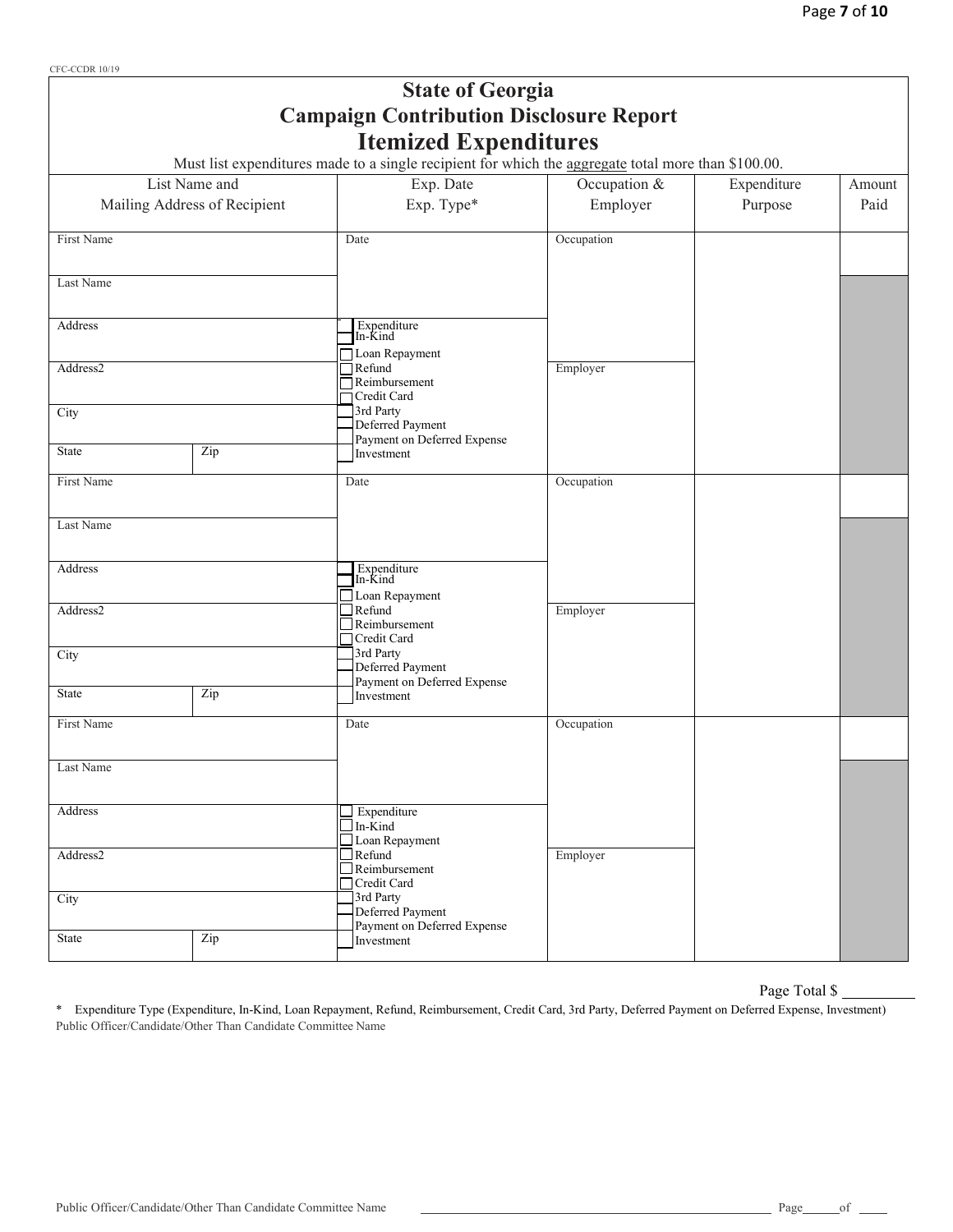| CFC-CCDR 10/19 |                              |                                                                    |              |             |        |
|----------------|------------------------------|--------------------------------------------------------------------|--------------|-------------|--------|
|                | List Name and                | Exp. Date                                                          | Occupation & | Expenditure | Amount |
|                | Mailing Address of Recipient | Exp. Type*                                                         | Employer     | Purpose     | Paid   |
| First Name     |                              | Date                                                               | Occupation   |             |        |
|                |                              |                                                                    |              |             |        |
| Last Name      |                              |                                                                    |              |             |        |
| Address        |                              | $\Box$ Expenditure                                                 |              |             |        |
| Address2       |                              | $\Box$ In- $\dot{K}$ ind<br>$\Box$ Loan Repayment<br>$\Box$ Refund |              |             |        |
|                |                              | $\Box$ Reimbursement<br>Credit Card                                | Employer     |             |        |
| City           |                              | 3rd Party<br>Deferred Payment                                      |              |             |        |
| State          | Zip                          | Payment on Deferred Expense<br>Investment                          |              |             |        |
| First Name     |                              | Date                                                               | Occupation   |             |        |
|                |                              |                                                                    |              |             |        |
| Last Name      |                              |                                                                    |              |             |        |
| Address        |                              | Expenditure                                                        |              |             |        |
|                |                              | $\Box$ In-Kind<br>Loan Repayment                                   |              |             |        |
| Address2       |                              | $\overline{\Box}$ Refund<br>$\overline{\phantom{a}}$ Reimbursement | Employer     |             |        |
| City           |                              | Credit Card<br>3rd Party                                           |              |             |        |
|                |                              | Deferred Payment<br>Payment on Deferred Expense                    |              |             |        |
| State          | Zip                          | Investment                                                         |              |             |        |
| First Name     |                              | Date                                                               | Occupation   |             |        |
| Last Name      |                              |                                                                    |              |             |        |
|                |                              |                                                                    |              |             |        |
| Address        |                              | $\Box$ Expenditure<br>$\Box$ In-Kind                               |              |             |        |
| Address2       |                              | $\Box$ Loan Repayment<br>$\Box$ Refund                             | Employer     |             |        |
|                |                              | $R$ eimbursement<br>Credit Card                                    |              |             |        |
| City           |                              | 3rd Party<br>Deferred Payment                                      |              |             |        |
| State          | Zip                          | Payment on Deferred Expense<br>Investment                          |              |             |        |
| First Name     |                              | Date                                                               | Occupation   |             |        |
|                |                              |                                                                    |              |             |        |
| Last Name      |                              |                                                                    |              |             |        |
| Address        |                              | $\Box$ Expenditure                                                 |              |             |        |
|                |                              | $\Box$ In- $\tilde{K}$ ind<br>Loan Repayment                       |              |             |        |
| Address2       |                              | $\Box$ Refund<br>$\Box$ Reimbursement                              | Employer     |             |        |
| City           |                              | Credit Card<br>3rd Party                                           |              |             |        |
|                |                              | Deferred Payment<br>Payment on Deferred Expense                    |              |             |        |
| State          | Zip                          | Investment                                                         |              |             |        |

\* Expenditure Type (Expenditure, In-Kind, Loan Repayment, Refund, Reimbursement, Credit Card, 3rd Party, Deferred Payment on Deferred Expense, Investment)Public Officer/Candidate/Other Than Candidate Committee Name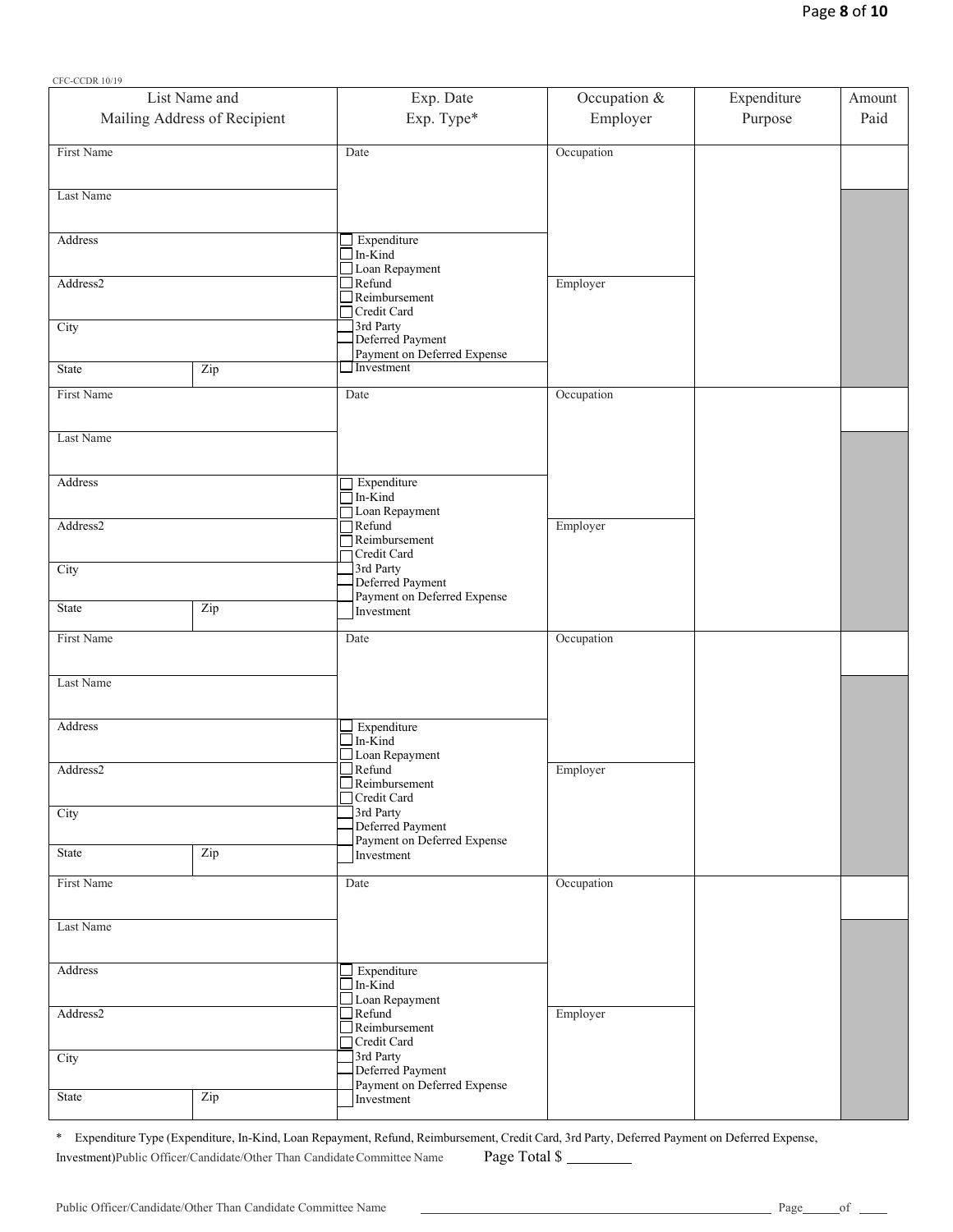| CFC-CCDR 10/19            |                                                                                                                                                                                                                                      |                                                |                    |                                           |                      |      |  |
|---------------------------|--------------------------------------------------------------------------------------------------------------------------------------------------------------------------------------------------------------------------------------|------------------------------------------------|--------------------|-------------------------------------------|----------------------|------|--|
|                           |                                                                                                                                                                                                                                      | <b>State of Georgia</b>                        |                    |                                           |                      |      |  |
|                           |                                                                                                                                                                                                                                      | <b>Campaign Contribution Disclosure Report</b> |                    |                                           |                      |      |  |
|                           |                                                                                                                                                                                                                                      | <b>Investments Statement</b>                   |                    |                                           |                      |      |  |
| 1. Investment Name        |                                                                                                                                                                                                                                      |                                                |                    | Account #                                 |                      |      |  |
|                           |                                                                                                                                                                                                                                      |                                                |                    |                                           |                      |      |  |
| <b>Institution/Person</b> |                                                                                                                                                                                                                                      |                                                |                    | Value at beginning of reporting period \$ |                      |      |  |
|                           |                                                                                                                                                                                                                                      |                                                |                    | Value at end of reporting period \$       |                      |      |  |
|                           | Mailing Address <u>New York and States and States and States and States and States and States and States and States and States and States and States and States and States and States and States and States and States and State</u> |                                                |                    |                                           |                      |      |  |
|                           |                                                                                                                                                                                                                                      |                                                |                    | Difference in value \$                    |                      |      |  |
| Address2                  | <u> 1980 - Andrea Andrew Maria (h. 1980).</u>                                                                                                                                                                                        |                                                |                    | Interest Paid Out \$                      |                      |      |  |
|                           |                                                                                                                                                                                                                                      |                                                |                    |                                           |                      |      |  |
|                           | City                                                                                                                                                                                                                                 | State<br>Zip                                   |                    | Cash Dividends \$                         |                      |      |  |
|                           | <b>Investment Transactions</b>                                                                                                                                                                                                       |                                                |                    |                                           |                      |      |  |
| Date                      | Person(s) Involved in Transaction                                                                                                                                                                                                    | Value of investment purchased                  |                    | Value of investment sold                  | Profit               | Loss |  |
|                           |                                                                                                                                                                                                                                      |                                                |                    |                                           |                      |      |  |
|                           |                                                                                                                                                                                                                                      |                                                |                    |                                           |                      |      |  |
| 2. Investment Name        |                                                                                                                                                                                                                                      |                                                |                    | Account #                                 |                      |      |  |
|                           |                                                                                                                                                                                                                                      |                                                |                    |                                           |                      |      |  |
| Institution/Person        |                                                                                                                                                                                                                                      |                                                |                    | Value at beginning of reporting period \$ |                      |      |  |
|                           |                                                                                                                                                                                                                                      |                                                |                    | Value at end of reporting period \$       |                      |      |  |
|                           |                                                                                                                                                                                                                                      |                                                |                    |                                           |                      |      |  |
|                           |                                                                                                                                                                                                                                      |                                                |                    | Difference in value \$                    |                      |      |  |
| Address2                  |                                                                                                                                                                                                                                      |                                                |                    |                                           |                      |      |  |
|                           |                                                                                                                                                                                                                                      |                                                |                    | Interest Paid Out \$                      |                      |      |  |
|                           | City                                                                                                                                                                                                                                 | State<br>Zip                                   | Cash Dividends \$  |                                           |                      |      |  |
|                           |                                                                                                                                                                                                                                      |                                                |                    |                                           |                      |      |  |
|                           | <b>Investment Transactions</b><br>Person(s) Involved in Transaction                                                                                                                                                                  | Value of investment purchased                  |                    | Value of investment sold                  | Profit               |      |  |
| Date                      |                                                                                                                                                                                                                                      |                                                |                    |                                           |                      | Loss |  |
|                           |                                                                                                                                                                                                                                      |                                                |                    |                                           |                      |      |  |
|                           |                                                                                                                                                                                                                                      |                                                |                    | Page Total Cash Dividends:                |                      |      |  |
|                           | Total value of investments at beginning of reporting period \$                                                                                                                                                                       |                                                |                    |                                           | $\frac{1}{2}$        |      |  |
|                           | Total value of investments at end of reporting period \$                                                                                                                                                                             |                                                |                    | $\sim$<br>Page Total Interest Paid Out:   |                      |      |  |
|                           | Total difference in value \$                                                                                                                                                                                                         |                                                | Page Total Profit: |                                           |                      |      |  |
|                           |                                                                                                                                                                                                                                      |                                                |                    |                                           |                      |      |  |
|                           |                                                                                                                                                                                                                                      |                                                |                    | Page Total Loss:                          | $\frac{\sqrt{2}}{2}$ |      |  |